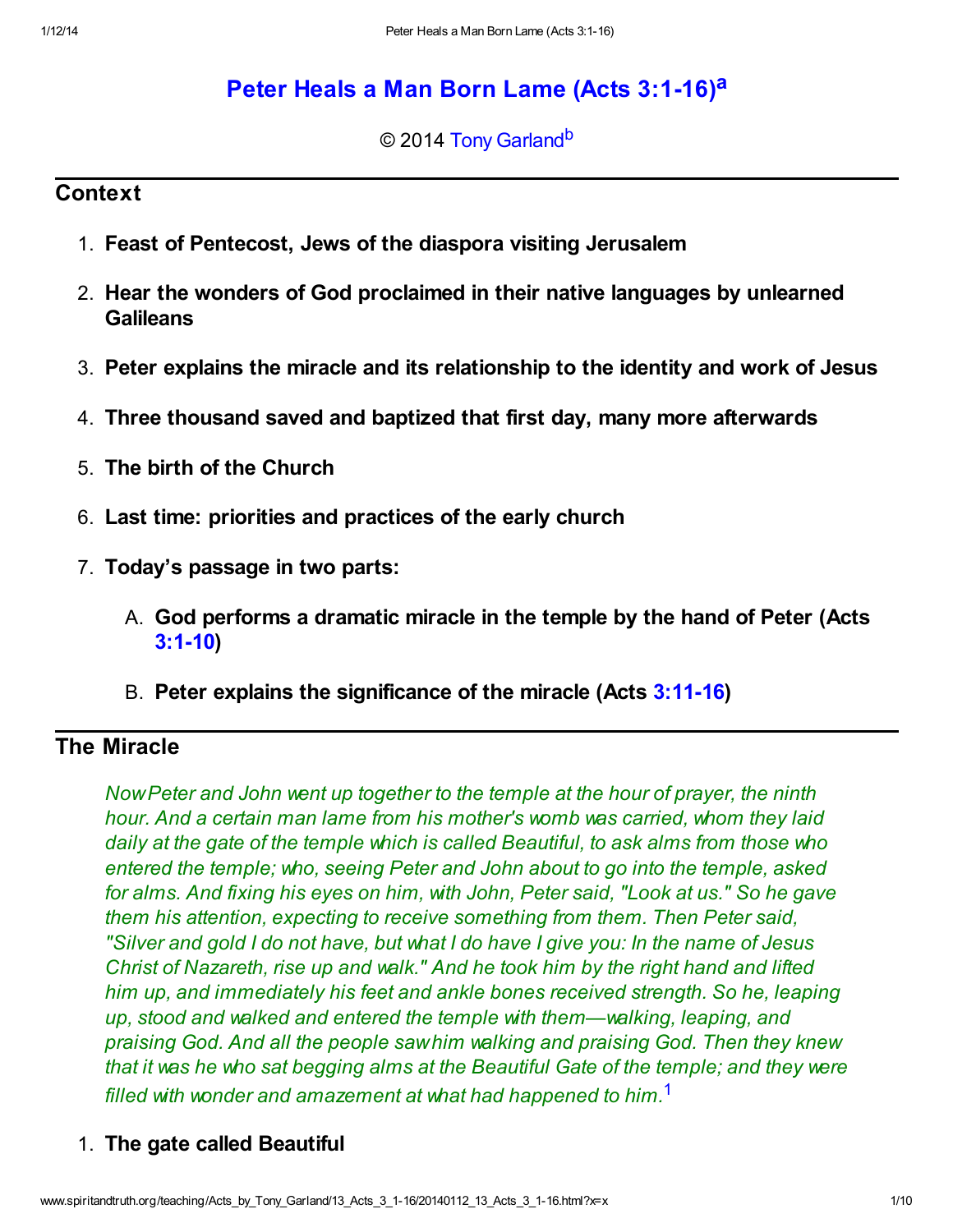## A. The beautiful gate is thought to be the *Nicanor* or *Corinthian* gate which was the largest and most imposing of the gates—so large that it required some 20 priests to open or close the doors.

The gate itself was of unusual size and splendor. It received the name "Nicanor" from its being the work, or having been constructed at the expense, of an Alexandrian Jew of this name. . . . Its other name, "Corinthian," refers to the costly material of which it was constructed— Corinthian bronze. . . . its weight was so great that it took 20 men to move it . . . [2](#page-8-1)

## B. According to the Jewish historian Josephus:

<span id="page-1-0"></span>Now nine of these gates were on every side covered over with gold and silver, as were the jambs of their doors and their lintels; but there was one gate that was without [the inward court of] the holy house, which was of Corinthian brass, and greatly excelled those that were only covered over with silver and gold. Now the magnitudes of the other gates were equal one to another; but that over the Corinthian gate, which opened on the east over against the gate of the holy house itself, was much larger; for its height was fifty cubits [75 feet]; and its doors were forty cubits [60 feet]; and it was adorned after a most costly manner, as having much richer and thicker plates of silver and gold upon them than the other. $3$ 

### C. Location of the gate

- <span id="page-1-1"></span>I. Some authorities have it as the outer gate between the Court of the Gentiles and the Court of the Women. Others place have it as the inner gate between the Court of the Women and the Court of the Priests.
- II. Most likely leading into the Court of the Women from outside mention is made in verse 11 of Solomon's porch (outside the Court of the Women).
- <span id="page-1-2"></span>III. Why beg there? The Court of Women also housed the temple treasury which, according to the Mishna, "housed 13 wooden boxes for collecting contributions."<sup>[4](#page-8-3)</sup> People would have to pass by this beggar on the way to make their contributions within the temple.
- D. In any event, this was a setting of grand structures and expensive decorations—especially fitting for Peter's remark, Silver and gold I do not have (Acts [3:6](http://www.spiritandtruth.org/bibles/nasb/b44c003.htm#Acts_C3V6))

### 2. Healing the lame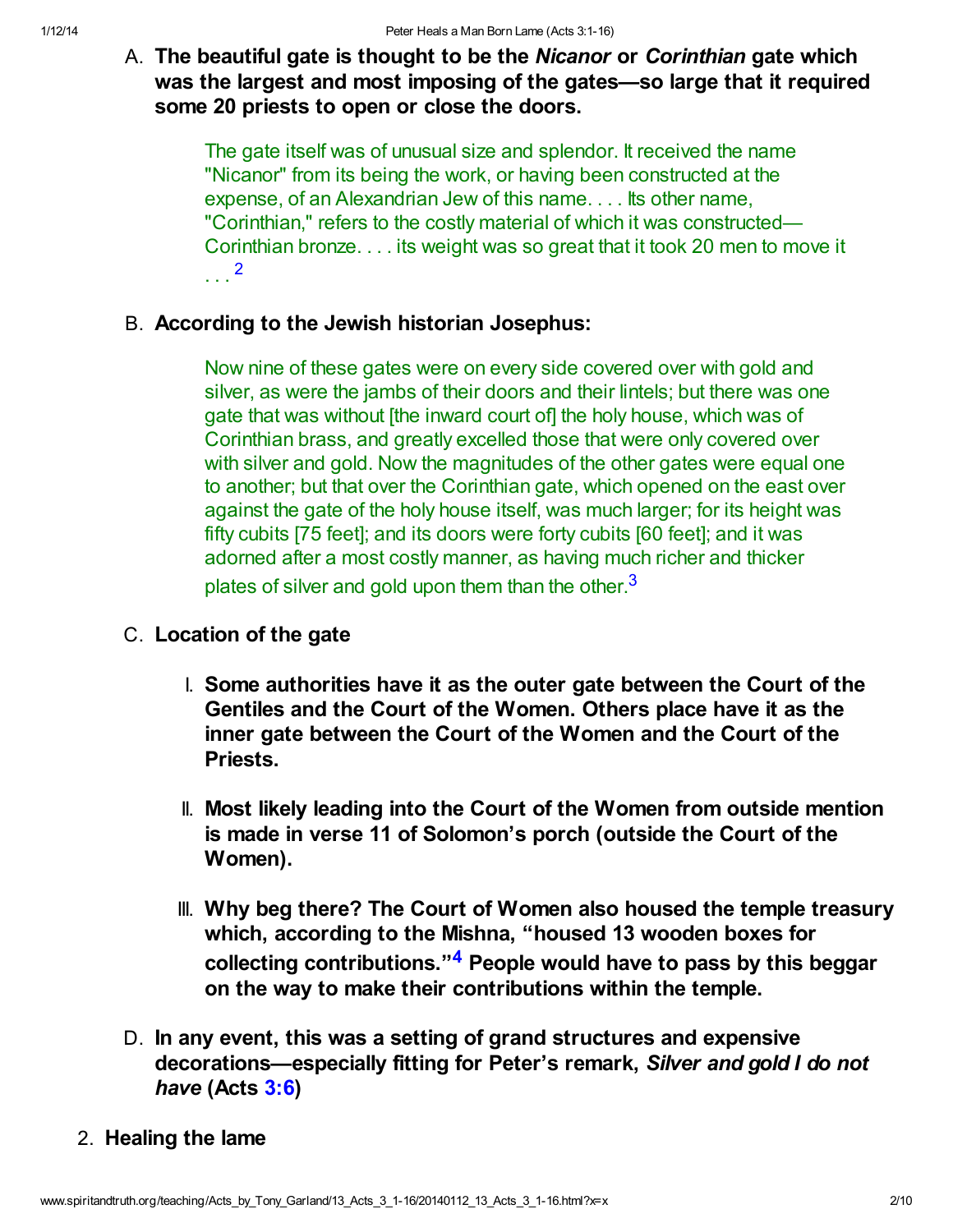- A. Jesus pointed to the healing of the lame as one of the evidences of His Messiahship in His response to the disciples of John the Baptist: Jesus answered and said to them, "Go and tell John the things which you hear and see: The blind see and the lame walk; the lepers are cleansed and the deaf hear; the dead are raised up and the poor have the gospel preached to them" (Mat. [11:4-5](http://www.spiritandtruth.org/bibles/nasb/b40c011.htm#Mat._C11V4) cf. Luke [7:22](http://www.spiritandtruth.org/bibles/nasb/b42c007.htm#Luke_C7V22))
- B. Jesus was referring to OT passages which indicated that God's salvation would be accompanied by miraculous works of restoration.
- C. Isaiah wrote: Say to those who are fearful-hearted, "Be strong, do not fear! Behold, your God will come with vengeance, With the recompense of God; He will come and save you." Then the eyes of the blind shall be opened, And the ears of the deaf shall be unstopped. Then the lame shall leap like a deer, And the tongue of the dumb sing. For waters shall burst forth in the wilderness, And streams in the desert. (Isa. [35:4-6](http://www.spiritandtruth.org/bibles/nasb/b23c035.htm#Isa._C35V4))
- D. Jesus had previously healed the lame within the temple (Mat. [21:14](http://www.spiritandtruth.org/bibles/nasb/b40c021.htm#Mat._C21V14)), now Peter, a member of the newly-formed body of Christ, does the same.
- <span id="page-2-1"></span>E. Taking the miraculous witness to "ground zero," the heart of Judaism: the temple in Jerusalem — this sparks a significant reaction by the religious authorities as we'll see in chapter 4.
- <span id="page-2-0"></span>3. Genuineness of Miracle
	- A. Complete, instant, permanent restoration
		- I. "leaping" (Acts  $3:8$ ), perfect soundness in the presence of you all (Acts [3:16\)](http://www.spiritandtruth.org/bibles/nasb/b44c003.htm#Acts_C3V16)
		- II.  $\delta\lambda$ οκληρίαν [holoklērian] from  $\delta\lambda$ οκληρία [holoklēria], "complete health, state of wholeness"<sup>[5](#page-8-4)</sup>, "soundness in all parts"<sup>[6](#page-8-5)</sup>.
		- III. Prefix is *holo*, from which we get whole, holistic  $-$  entire, complete, all parts
		- $N$ . Luke the beloved physician (Col. [4:14\)](http://www.spiritandtruth.org/bibles/nasb/b51c004.htm#Col._C4V14), emphasizes the undeniable completeness of the healing
	- B. Publicly witnessed by a crowd without any such expectations
		- I. Consider the condition of the man: (1) born lame, (2) lame for more than 40 years, (3) carried daily: extremely well known by many (Acts [4:22\)](http://www.spiritandtruth.org/bibles/nasb/b44c004.htm#Acts_C4V22).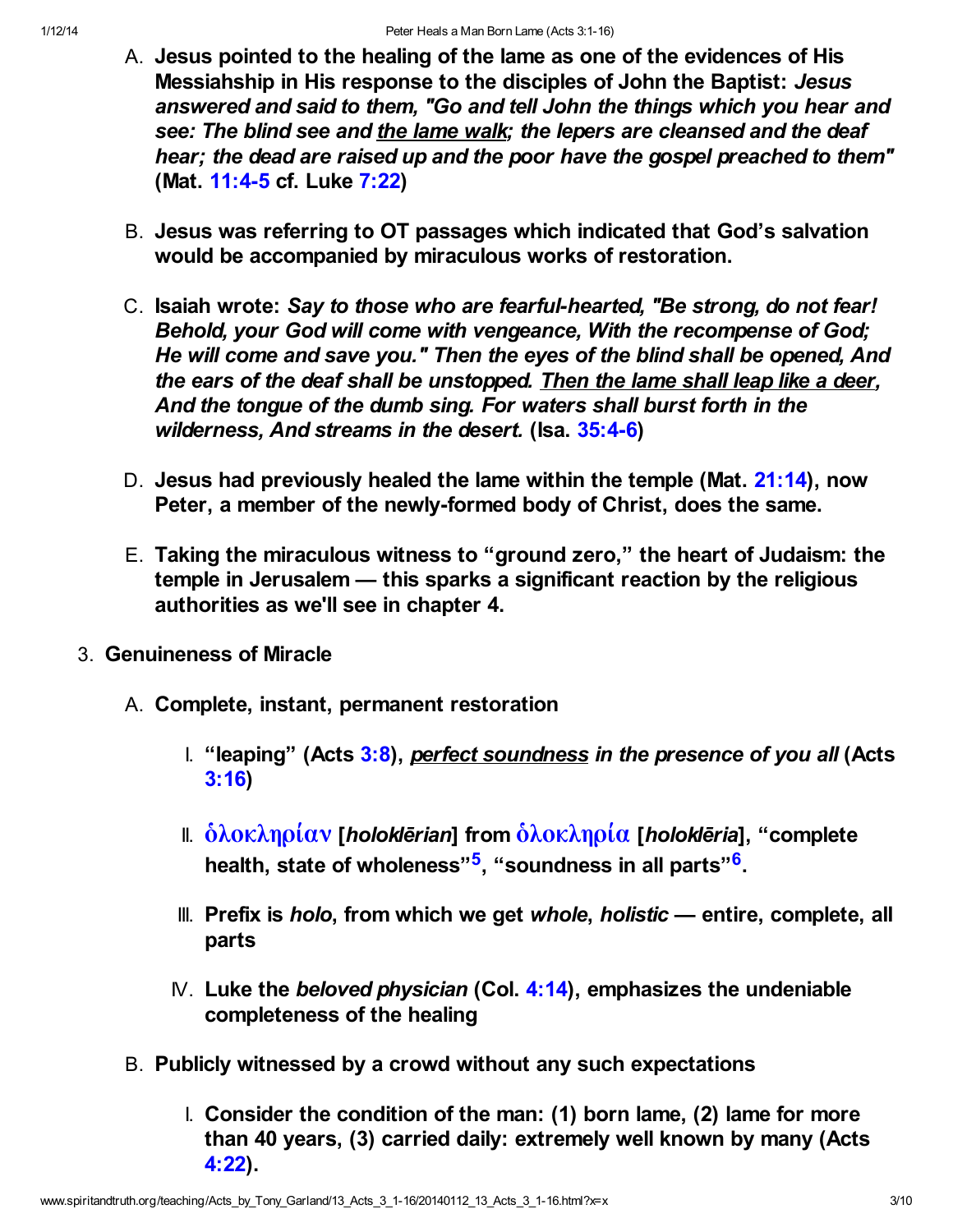- II. Undeniable, all the people saw him walking  $(Acts 3:9)$  $(Acts 3:9)$  $(Acts 3:9)$ , given perfect soundness in the presence of you all (Acts [3:16](http://www.spiritandtruth.org/bibles/nasb/b44c003.htm#Acts_C3V16))
- C. Compare with the character of the miracles frequently claimed by various healers in our day
	- I. Premeditated: special healing meetings not in the course of everyday life
	- II. Expectations: those who come are expecting "something"
	- III. Unverifiable: objective verification is not possible and often actively opposed by the healer
	- IV. Incomplete and temporary: in cases where some improvement is claimed, a complete cure is lacking and relapse often follows.
	- V. Attention: notice how Peter focuses attention away from himself and John and toward what the miracle attests. The focus is not on the one the healing comes through.
- 4. Apostolic authority and message
	- A. Continuation of Apostolic signs from previous chapter, many wonders and signs were done through the apostles (Acts [2:43\)](http://www.spiritandtruth.org/bibles/nasb/b44c002.htm#Acts_C2V43)
	- B. And through the hands of the apostles many signs and wonders were done among the people. And they were all with one accord in Solomon's Porch (Acts [5:12\)](http://www.spiritandtruth.org/bibles/nasb/b44c005.htm#Acts_C5V12)
	- C. In a lengthy passage where Paul underscores his authority before the church at Corinth, he states: Truly the signs of an apostle were accomplished among you with all perseverance, in signs and wonders and mighty deeds (2Cor. [12:12](http://www.spiritandtruth.org/bibles/nasb/b47c012.htm#2Cor._C12V12))
	- D. Another apostle, Philip, will heal the lame among the Samaritans (Acts [8\)](http://www.spiritandtruth.org/bibles/nasb/b44c008.htm#Acts_C8V1)
	- E. Later, Paul—following closely in the pattern of Peter—heals a cripple from his mother's womb (Acts [14:8-10](http://www.spiritandtruth.org/bibles/nasb/b44c014.htm#Acts_C14V8))
	- F. The purpose of these miracles was: firstly, to establish the authority of the Apostles in order to, secondly witness to the divine origin of their message.
	- G. This was critical because the message was in its formative stages: prior to the establishment of the New Testament canon (Heb. [2:3-4](http://www.spiritandtruth.org/bibles/nasb/b58c002.htm#Heb._C2V3)).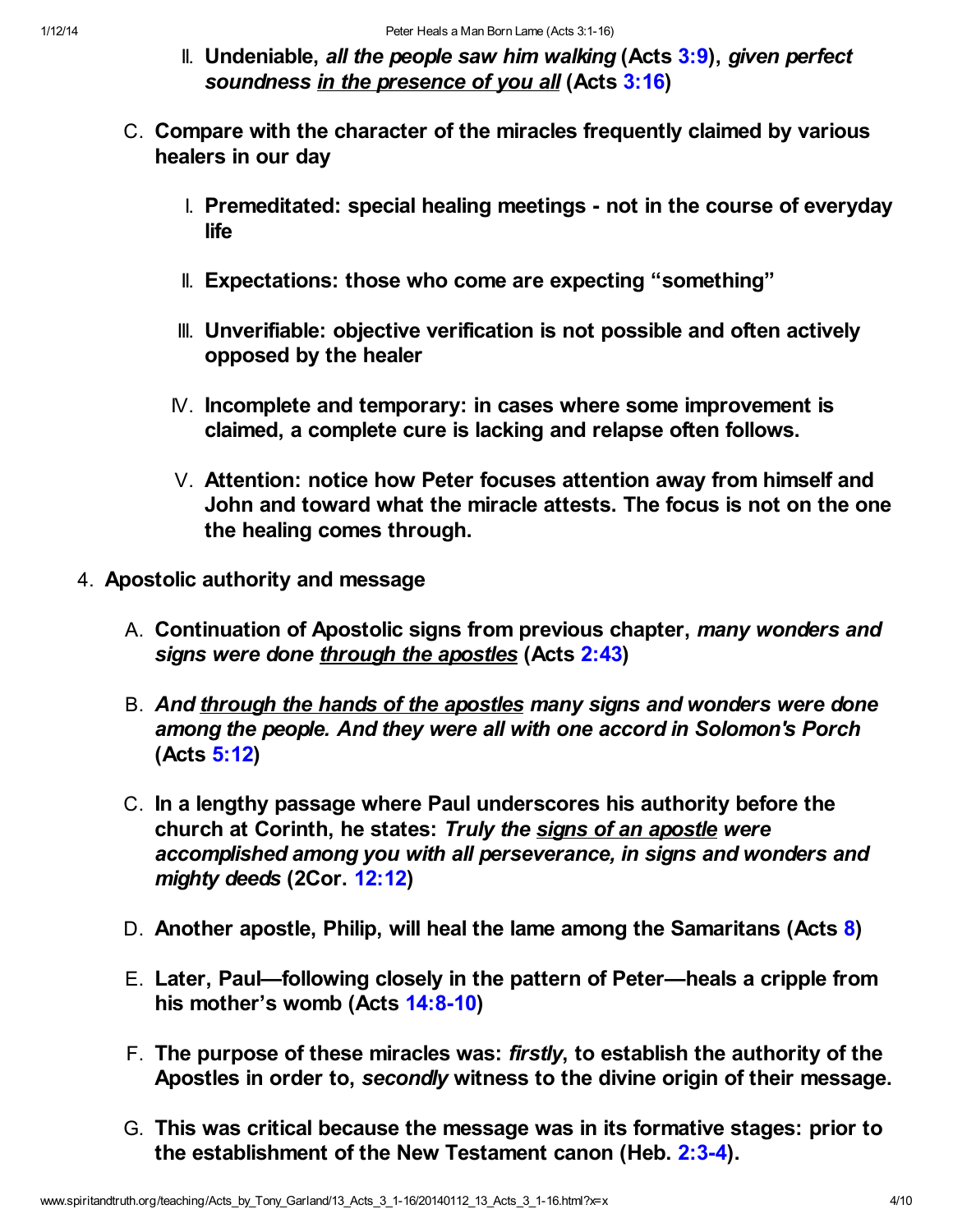- H. Here also we find the beginning of the Spirit-inspired comparison in the book of Acts between Peter, the Apostle to the circumcision (Jews) and Paul, the Apostle to the uncircumcision (Gentiles)
	- I. (1) Both healed a lame man, Peter (Acts  $3:6-7$ ), Paul (Acts  $14:8-10$ ). (2) Both heal through indirect media, Peter via a shadow (Acts [5:15\)](http://www.spiritandtruth.org/bibles/nasb/b44c005.htm#Acts_C5V15), Paul via handkerchiefs (Acts [19:11-12\)](http://www.spiritandtruth.org/bibles/nasb/b44c019.htm#Acts_C19V11). (3) Both impart the Holy Spirit by the laying on of hands, Peter (Acts  $8:14-17$ ), Paul (Acts  $19:6$ ). (4) Both oppose a sorcerer, Peter (Acts [8:20\)](http://www.spiritandtruth.org/bibles/nasb/b44c008.htm#Acts_C8V20), Paul (Acts [13:6-12](http://www.spiritandtruth.org/bibles/nasb/b44c013.htm#Acts_C13V6)). (5) Both were worshiped, Peter (Acts [10:25\)](http://www.spiritandtruth.org/bibles/nasb/b44c010.htm#Acts_C10V25), Paul (Acts [14:11-13](http://www.spiritandtruth.org/bibles/nasb/b44c014.htm#Acts_C14V11)). (6) Both miraculously released from prison, Peter (Acts [12:7-11\)](http://www.spiritandtruth.org/bibles/nasb/b44c012.htm#Acts_C12V7), Paul (Acts [16:26-29](http://www.spiritandtruth.org/bibles/nasb/b44c016.htm#Acts_C16V26)). (7) Both raised the dead, Peter (Acts [9:36-42](http://www.spiritandtruth.org/bibles/nasb/b44c009.htm#Acts_C9V36)), Paul (Acts [20:9-12\). \(8\) Both rendered swift judgment, Peter \(Acts 5:4-5,Acts 5:9-](http://www.spiritandtruth.org/bibles/nasb/b44c005.htm#Acts_C5V9) 10), Paul (Acts [13:11](http://www.spiritandtruth.org/bibles/nasb/b44c013.htm#Acts_C13V11)). (9) Both have one complete sermon recorded by Luke, Peter (Acts [2:14-40](http://www.spiritandtruth.org/bibles/nasb/b44c002.htm#Acts_C2V14)), Paul (Acts [13:16-41\)](http://www.spiritandtruth.org/bibles/nasb/b44c013.htm#Acts_C13V16) (10) Both entrusted with gospel to people groups, Peter to Jews (Gal. [2:7-8](http://www.spiritandtruth.org/bibles/nasb/b48c002.htm#Gal._C2V7)), Paul to Gentiles (Acts [9:15](http://www.spiritandtruth.org/bibles/nasb/b44c009.htm#Acts_C9V15); Gal. [2:7-8\)](http://www.spiritandtruth.org/bibles/nasb/b48c002.htm#Gal._C2V7). What Peter did by apostolic authority so did Paul — this authenticates his apostolic authority (2Cor. [11:5,](http://www.spiritandtruth.org/bibles/nasb/b47c011.htm#2Cor._C11V5) 2Cor. [11:12:](http://www.spiritandtruth.org/bibles/nasb/b47c011.htm#2Cor._C11V12)2Cor. [11:11-12\)](http://www.spiritandtruth.org/bibles/nasb/b47c011.htm#2Cor._C11V11). [7](#page-8-6)

# The Meaning of the Miracle

<span id="page-4-0"></span>Now as the lame man who was healed held on to Peter and John, all the people ran together to them in the porch which is called Solomon's, greatly amazed. So when Peter saw it, he responded to the people: "Men of Israel, why do you marvel at this? Or why look so intently at us, as though by our own power or godliness we had made this man walk? The God of Abraham, Isaac, and Jacob, the God of our fathers, glorified His Servant Jesus, whom you delivered up and denied in the presence of Pilate, when he was determined to let Him go. But you denied the Holy One and the Just, and asked for a murderer to be granted to you, and killed the Prince of life, whom God raised from the dead, of which we are witnesses. And His name, through faith in His name, has made this man strong, whom you see and know. Yes, the faith which comes through Him has given him this perfect soundness in the presence of you all."[8](#page-8-7)

- <span id="page-4-1"></span>1. As we've observed, the purpose of the miracle was not the miracle itself, but to testify to the messenger and especially his message.
- 2. Like pointing out something to a pet dog or cat: the pet looks at your hand and ignores what it points to.
- 3. Peter emphasizes the source, authority, and purpose behind the outward miracle
	- A. "In the name of Jesus Christ . . . rise up and walk.": the character, authority, and power of Jesus is the source of the miracle (Acts [2:6](http://www.spiritandtruth.org/bibles/nasb/b44c002.htm#Acts_C2V6))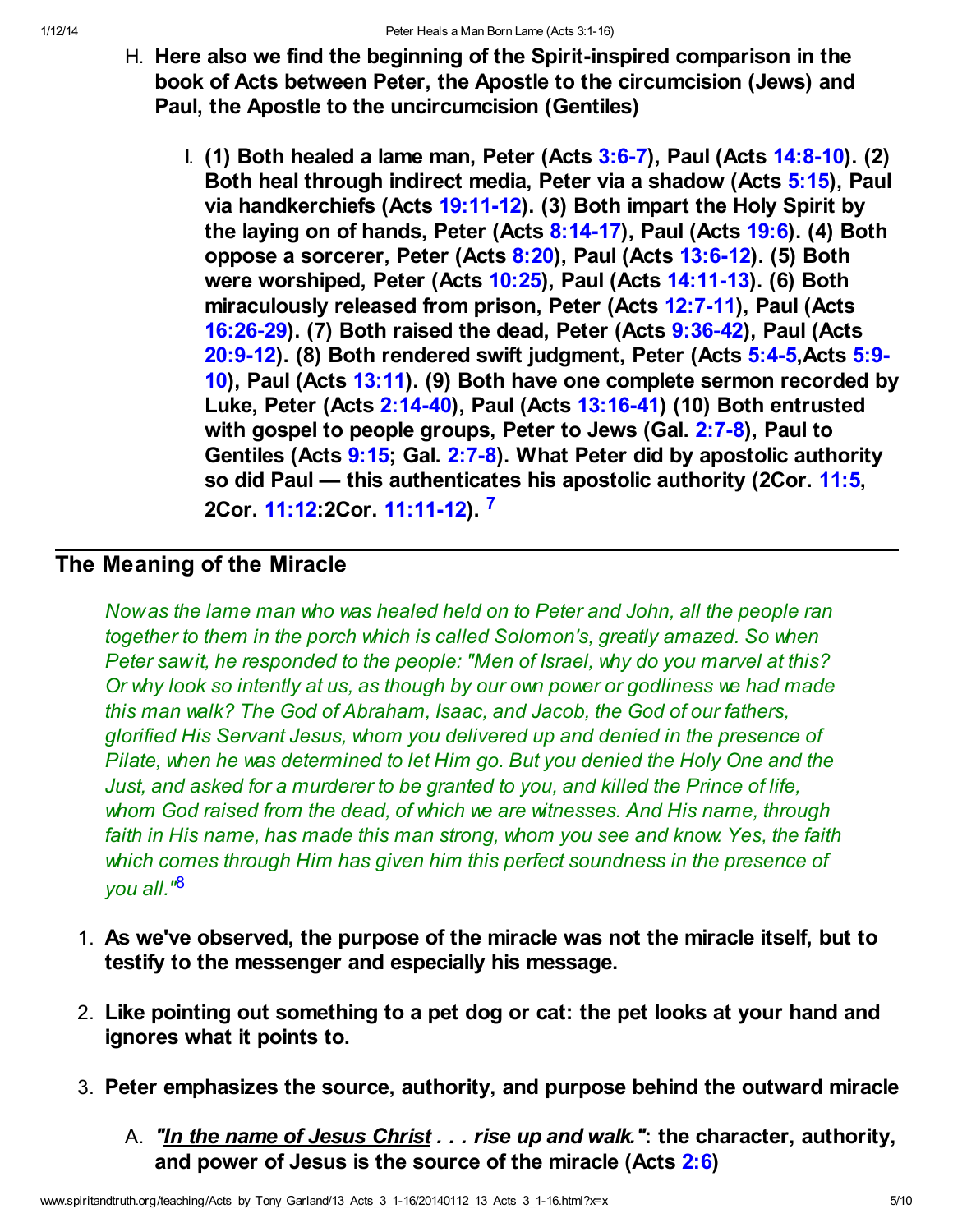- B. through faith in His name . . . the faith which comes through Him (Acts [3:16](http://www.spiritandtruth.org/bibles/nasb/b44c003.htm#Acts_C3V16)).
- C. Mention of Jesus' name is not a mantra or some sort of magic formula. The name stands for the character, nature, and authority of the individual named.
- 4. The lame man understood the True Source: And all the people saw him walking and praising God (Acts [3:9](http://www.spiritandtruth.org/bibles/nasb/b44c003.htm#Acts_C3V9)).
- 5. Healing was secondary to the more important result: faith in the Prince of life providing eternal life to the lame man
- 6. Because of the miracle, the lame man (and others) came to believe in Jesus. As John put it, as many as received Him [Jesus], to them He gave the right to become children of God, to those who believe in His name (John [1:12](http://www.spiritandtruth.org/bibles/nasb/b43c001.htm#John_C1V12))
- 7. Connecting Jesus with OT foundation: The God of Abraham, Isaac, and Jacob, the God of our fathers, glorified His Servant Jesus (Acts [3:13](http://www.spiritandtruth.org/bibles/nasb/b44c003.htm#Acts_C3V13)).
	- A. Seeker unfriendly message
		- I. "Jesus, whom you delivered up and denied in the presence of Pilate, when he was determined to let Him go" (Acts [3:13b](http://www.spiritandtruth.org/bibles/nasb/b44c003.htm#Acts_C3V13) cf. Mat. [27:24\)](http://www.spiritandtruth.org/bibles/nasb/b40c027.htm#Mat._C27V24)
		- II. Peter's previous message following the events on the Day of Pentecost, [Jesus] . . . you have taken by lawless hands, have crucified, and put to death (Acts [2:23b](http://www.spiritandtruth.org/bibles/nasb/b44c002.htm#Acts_C2V23))
	- B. Seeking to connect Judaism with Christianity—which is essentially "completed Judaism."
- 8. An example of the "free will choice" of unregenerate men
	- A. you denied the Holy One and the Just and asked for a murderer . . . and killed the Prince of life
		- I. Referring to the trial of Jesus at the feast of Passover which resulted in the release of Barabbas

Pilate . . . went out again to the Jews, and said to them, "I find no fault in Him at all. But you have a custom that I should release someone to you at the Passover. Do you therefore want me to release to you the King of the Jews?" Then they all cried again, saying, "Not this Man, but Barabbas!" . . . (John [18:38-40\)](http://www.spiritandtruth.org/bibles/nasb/b43c018.htm#John_C18V38)

II. denied (repudiated, disowned): Holy One, Just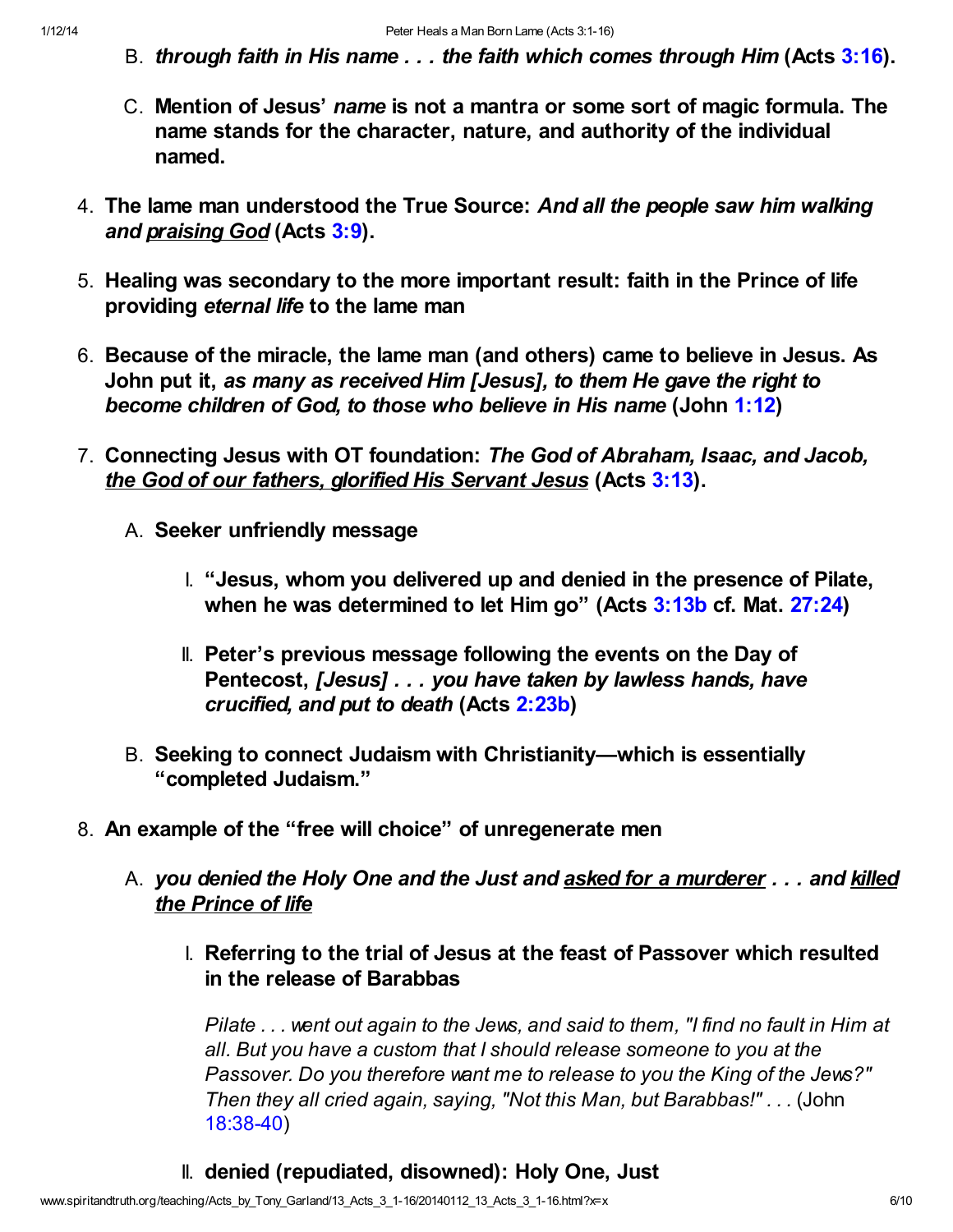- III. asked for (demanded): a murderous man ( $\tilde{\alpha}$ νδρα φονέα [andra phonea] cf. Mark [15:7](http://www.spiritandtruth.org/bibles/nasb/b41c015.htm#Mark_C15V7); Luke [23:19,](http://www.spiritandtruth.org/bibles/nasb/b42c023.htm#Luke_C23V19)[25](http://www.spiritandtruth.org/bibles/nasb/b42c023.htm#Luke_C23V25))
- IV. forgave and preserved a murderer, condemned and killed the Prince of life
- B. Two Father's Sons
	- I. Barabbas bar (son) abba (father), "son of his father," a murderer. A son of the Devil (Mat. [13:38](http://www.spiritandtruth.org/bibles/nasb/b40c013.htm#Mat._C13V38); John [8:44\)](http://www.spiritandtruth.org/bibles/nasb/b43c008.htm#John_C8V44).
	- II. Jesus "son of His Father," the Living God and therefore the Prince of Life
- <span id="page-6-0"></span>9. "Prince of life" = τόν  $\dot{\alpha}$ ρχηγόν τῆς ζωῆς [ton archēgon tēs zōēs],
	- A. "initiator, originator, founder, author"<sup>[9](#page-8-8)</sup> the originator, author of life
		- I. "Author of life" (ESV, NIV), "originator of life" (NET), "source of life" (HCSB)
		- II. In the beginning was the Word, and the Word was with God, and the Word was God. He was in the beginning with God. All things were made through Him, and without Him nothing was made that was made. In Him was life, and the life was the light of men. (John [1:1-4\)](http://www.spiritandtruth.org/bibles/nasb/b43c001.htm#John_C1V1)
		- III. He was in the world, and the world was made through Him, and the world did not know Him. (John [1:10\)](http://www.spiritandtruth.org/bibles/nasb/b43c001.htm#John_C1V10)
		- $N.$  For by Him all things were created that are in heaven and that are on earth, visible and invisible, whether thrones or dominions or principalities or powers. All things were created through Him and for Him. (Col. [1:16\)](http://www.spiritandtruth.org/bibles/nasb/b51c001.htm#Col._C1V16)
		- $V<sub>1</sub>$  and to make all see what is the fellowship of the mystery, which from the beginning of the ages has been hidden in God who created all things through Jesus Christ (Eph. [3:9\)](http://www.spiritandtruth.org/bibles/nasb/b49c003.htm#Eph._C3V9)
		- VI. [God] has in these last days spoken to us by His Son, whom He has appointed heir of all things, through whom also He made the worlds (Heb. [1:2](http://www.spiritandtruth.org/bibles/nasb/b58c001.htm#Heb._C1V2))
		- $VII.$  Jesus said  $\ldots$  "I am the way, the truth, and the life. No one comes to the Father except through Me." (John [14:6](http://www.spiritandtruth.org/bibles/nasb/b43c014.htm#John_C14V6))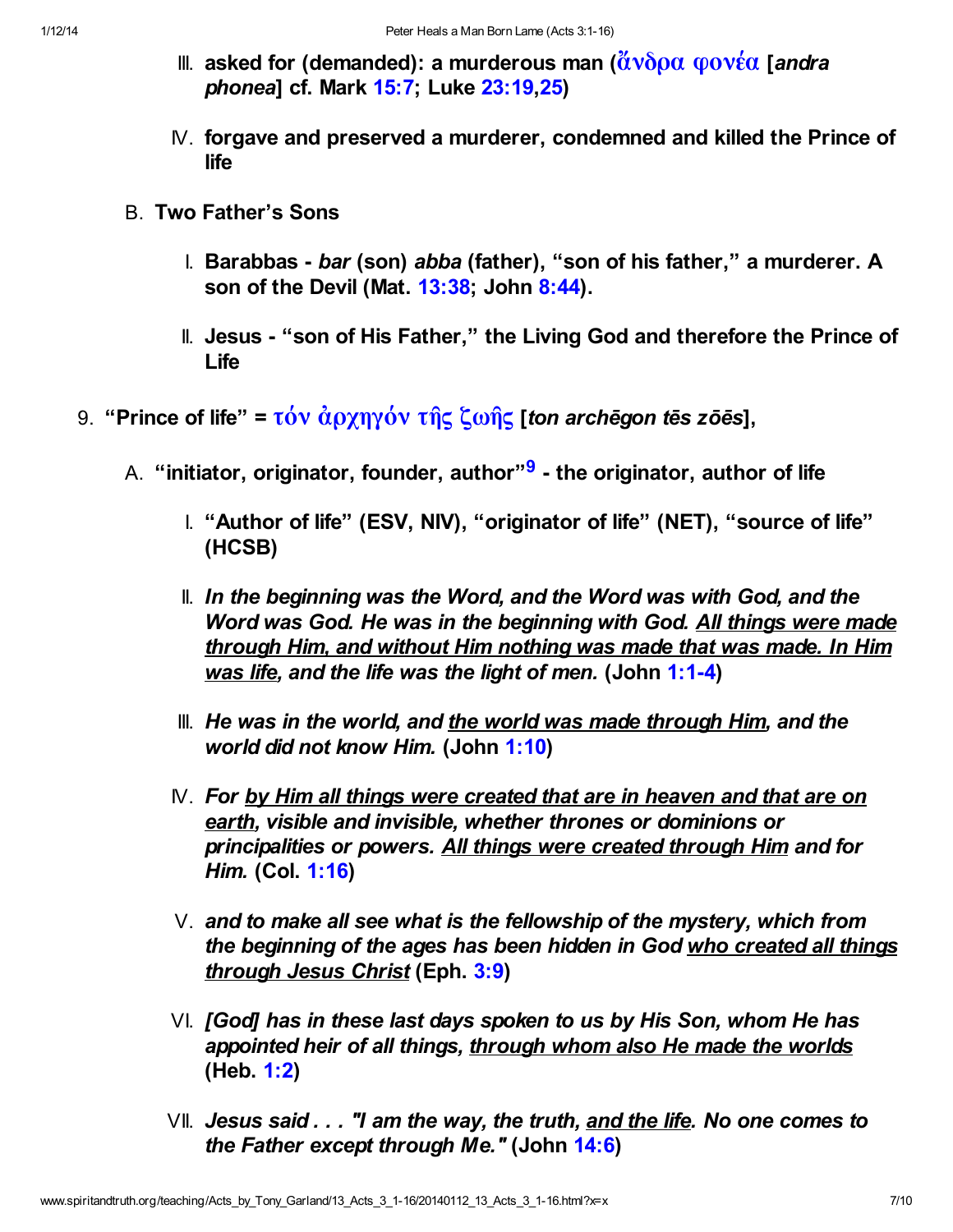- <span id="page-7-0"></span>B. "strictly one who goes first on the path; hence leader"<sup>[10](#page-8-9)</sup> - leading the way from death to life,
	- I. "whom God raised up, having loosed the pains of death, because it was not possible that He should be held by it." (Acts [2:24\)](http://www.spiritandtruth.org/bibles/nasb/b44c002.htm#Acts_C2V24)
	- II. But now Christ is risen from the dead, and has become the firstfruits of those who have fallen asleep (1Cor. [15:20](http://www.spiritandtruth.org/bibles/nasb/b46c015.htm#1Cor._C15V20))
	- III. Jesus said to her, "I am the resurrection and the life. He who believes in Me, though he may die, he shall live." (John [11:25](http://www.spiritandtruth.org/bibles/nasb/b43c011.htm#John_C11V25))
- <span id="page-7-1"></span>C. And God said to Moses, "I AM WHO I AM." And He said, "Thus you shall say to the children of Israel,  $\frac{11 \text{ AM}}{1}$  has sent me to you." (Ex. [3:14](http://www.spiritandtruth.org/bibles/nasb/b02c003.htm#Ex._C3V14) cf. John [8:58\)](http://www.spiritandtruth.org/bibles/nasb/b43c008.htm#John_C8V58)
	- I. I am who am (Ego Sum Qui Sum, Vulgate)
	- II. I am He Who exists
	- III. Calvin: "This is very plain, that God attributes to himself alone divine glory, because he is self-existent and therefore eternal; and thus gives being and existence to every creature."<sup>[11](#page-8-10)</sup>

# Application

- 1. PURPOSE OF MIRACLES Bona fide miracles, as recorded in Scripture, are never for their own sake. Nor is their purpose limited to the short-term benefit of any recipient. Miracles are signs which point to God and His purposes in the world. In understanding miracles, we would do well to focus on what they point to and any response God intends from those who witness the miracle.
- 2. WHAT DO WE HAVE? Like Peter, we may not have silver and gold. Even if we do, giving silver and gold (or any form of physical assistance) provides only a temporary measure of relief. Nor does such assistance address the real issue: the poverty of soul which plagues those separated from God. The true riches that we believers have to give is the gift of eternal life through the message of the gospel. No matter how poor we find ourselves in material wealth, out of our bellies can flow "rivers of living water" (John [7:38-39](http://www.spiritandtruth.org/bibles/nasb/b43c007.htm#John_C7V38)): the life-giving message of reconciliation and forgiveness with God.
- 3. JESUS IS THE PRINCE OF LIFE To find life—both meaning in this life and eternal life to come—one must ultimately place one's trust in the Prince of life: Jesus. In this, we must not be like the Pharisees to whom Jesus said, ". . . You search the Scriptures, for in them you think you have eternal life; and these are they which testify of Me. But you are not willing to come to Me that you may have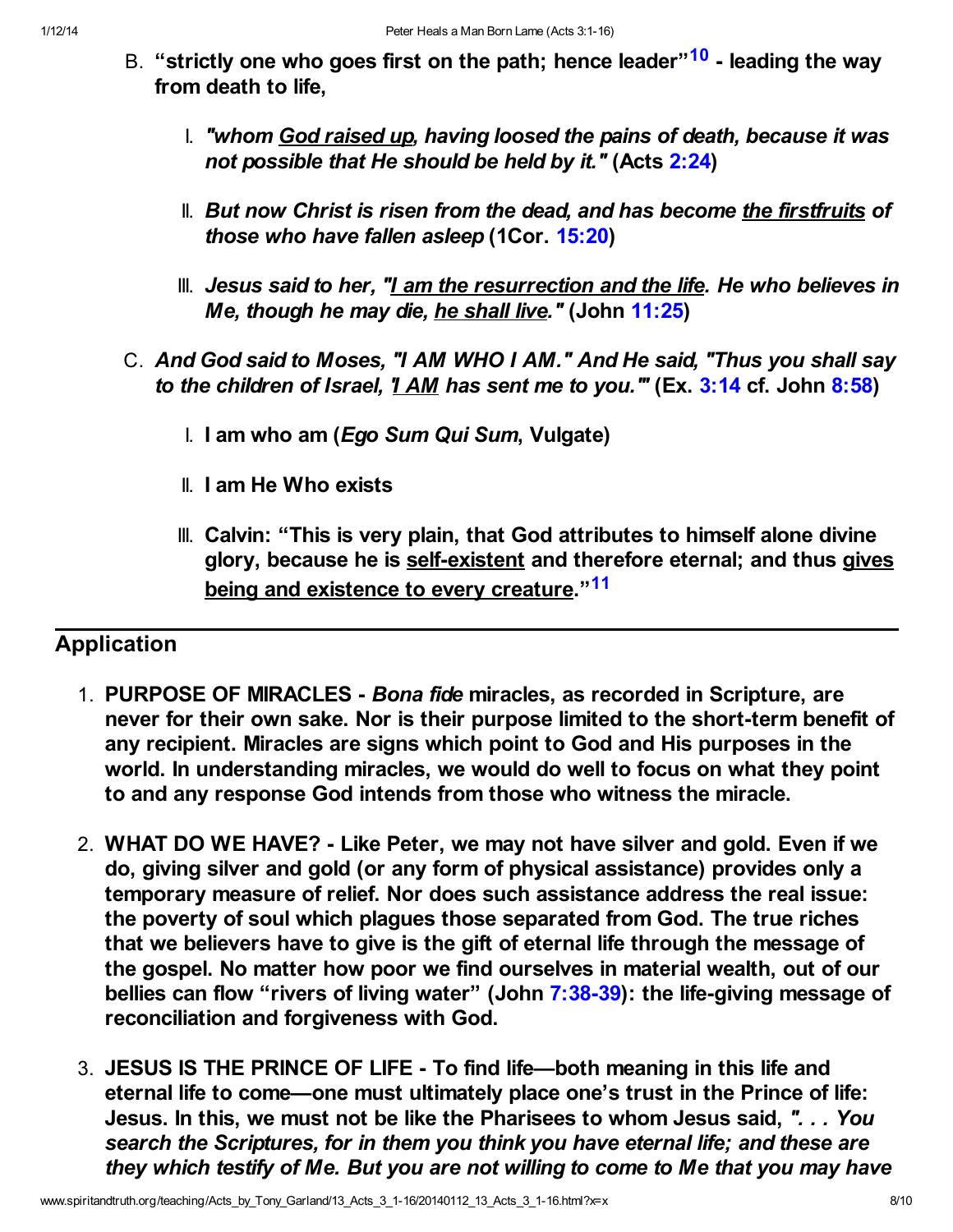life. (John [5:39-40\)](http://www.spiritandtruth.org/bibles/nasb/b43c005.htm#John_C5V39)





<span id="page-8-11"></span>[c](#page-9-2)

Endnotes:

- <span id="page-8-0"></span>[1.](#page-0-0) NKJV, Acts [3:1-10](http://www.spiritandtruth.org/bibles/nasb/b44c003.htm#Acts_C3V1)
- <span id="page-8-1"></span>[2.](#page-1-0) Ref-1353, GATE, THE BEAUTIFUL
- <span id="page-8-2"></span>[3.](#page-1-1) Ref. 0411, Wars of the Jews 5.201-205
- <span id="page-8-3"></span>[4.](#page-1-2) Ref-1326, 80
- <span id="page-8-4"></span>[5.](#page-2-0) Ref-0617, #3907
- <span id="page-8-5"></span>[6.](#page-2-1) Ref-0227, 564
- <span id="page-8-6"></span>[7.](#page-4-0) Ref-0038, 2:349b
- <span id="page-8-7"></span>[8.](#page-4-1) NKJV, Acts [3:11-16](http://www.spiritandtruth.org/bibles/nasb/b44c003.htm#Acts_C3V11)
- <span id="page-8-8"></span>[9.](#page-6-0) Ref-0617, #795
- <span id="page-8-9"></span>[10.](#page-7-0) Ref-0380, 76
- <span id="page-8-10"></span>[11.](#page-7-1) Ref-0696, Ex. [3:14](http://www.spiritandtruth.org/bibles/nasb/b02c003.htm#Ex._C3V14)

#### Sources:

- NKJV Unless indicated otherwise, all Scripture references are from the New King James Version, copyright © 1982 by Thomas Nelson, Inc. Used by permission. All rights reserved.
- Ref-0038 John Walvoord and Roy. B. Zuck. The Bible Knowledge Commentary (Wheaton, IL: SP Publications, 1983).
- Ref-Arndt, William, F. Wilbur Gingrich, Frederick W. Danker, and Walter Bauer. A Greek-English Lexicon of the New
- 0227 Testament and Other Early Christian Literature : A Translation and Adaption of the Fourth Revised and Augmented Edition of Walter Bauer's Griechisch-Deutsches Worterbuch Zu Den Schrift En Des Neuen Testaments Und Der Ubrigen Urchristlichen Literatur. Chicago: University of Chicago Press, 1996, c1979.  $ISBN: 0.226 - 0.3932 - 3^d$  $ISBN: 0.226 - 0.3932 - 3^d$
- <span id="page-8-12"></span>Ref-0380 Friberg, T., Friberg, B., & Miller, N. F. Vol. 4: Analytical lexicon of the Greek New Testament. Baker's Greek New Testament library. (Grand Rapids, MI: Baker Books, 2000).
- Ref-0617 James Swanson, Dictionary of Biblical Languages With Semantic Domains : Greek (New Testament), electronic ed. (Oak Harbor: Logos Research Systems, Inc., 1997).

Ref-J. Calvin Calvin's Commentaries (Albany, OR: Ages Software, 1998).

0696